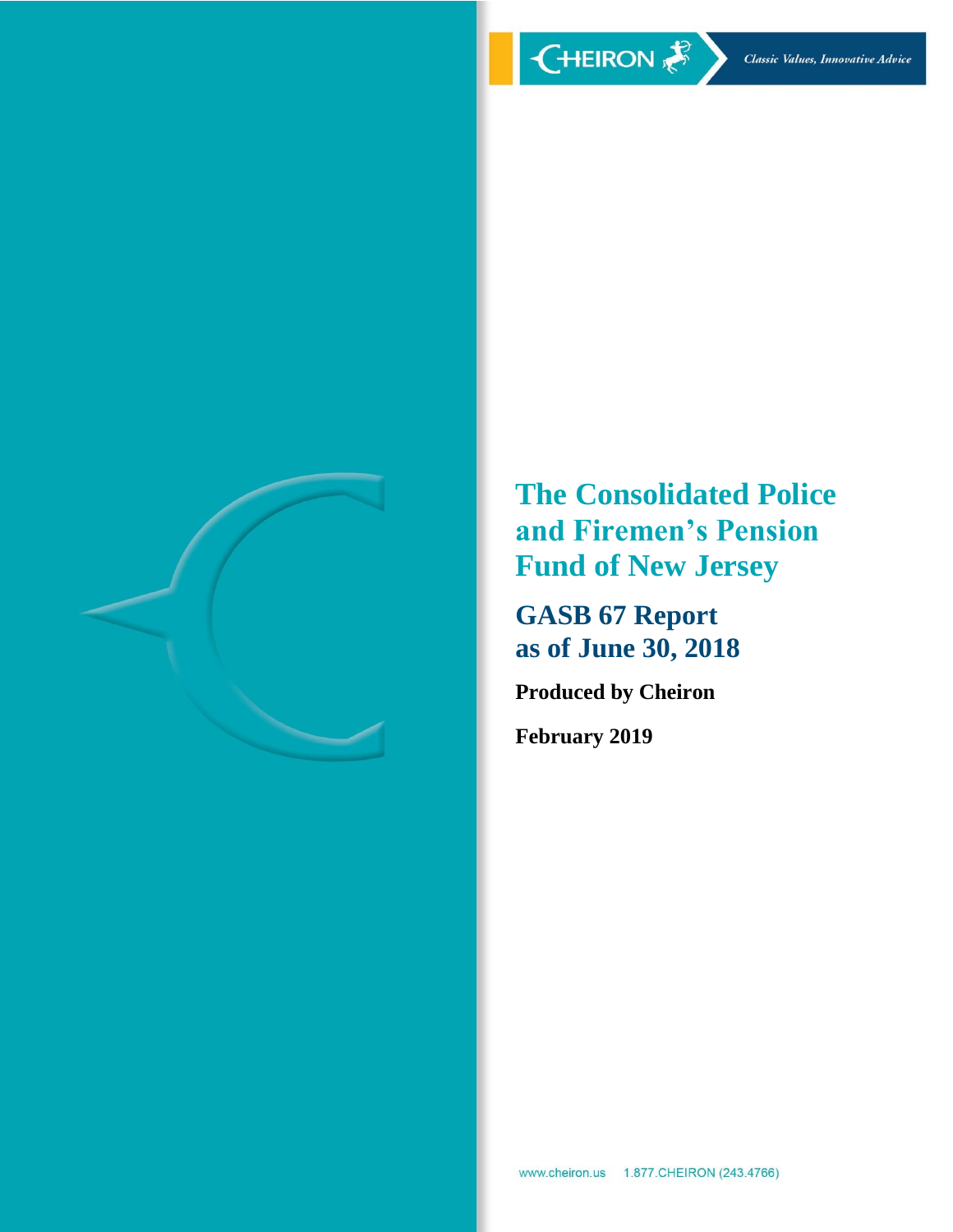# **TABLE OF CONTENTS**

| <b>Section</b>                  | <u>Page</u> |
|---------------------------------|-------------|
| Section I                       |             |
| <b>Section II</b>               |             |
| Section III                     |             |
| Section IV                      |             |
| Section V                       |             |
| Section VI                      |             |
| <i><u><b>Appendices</b></u></i> |             |
|                                 |             |
|                                 |             |
| Appendix C                      |             |
| Appendix D                      |             |

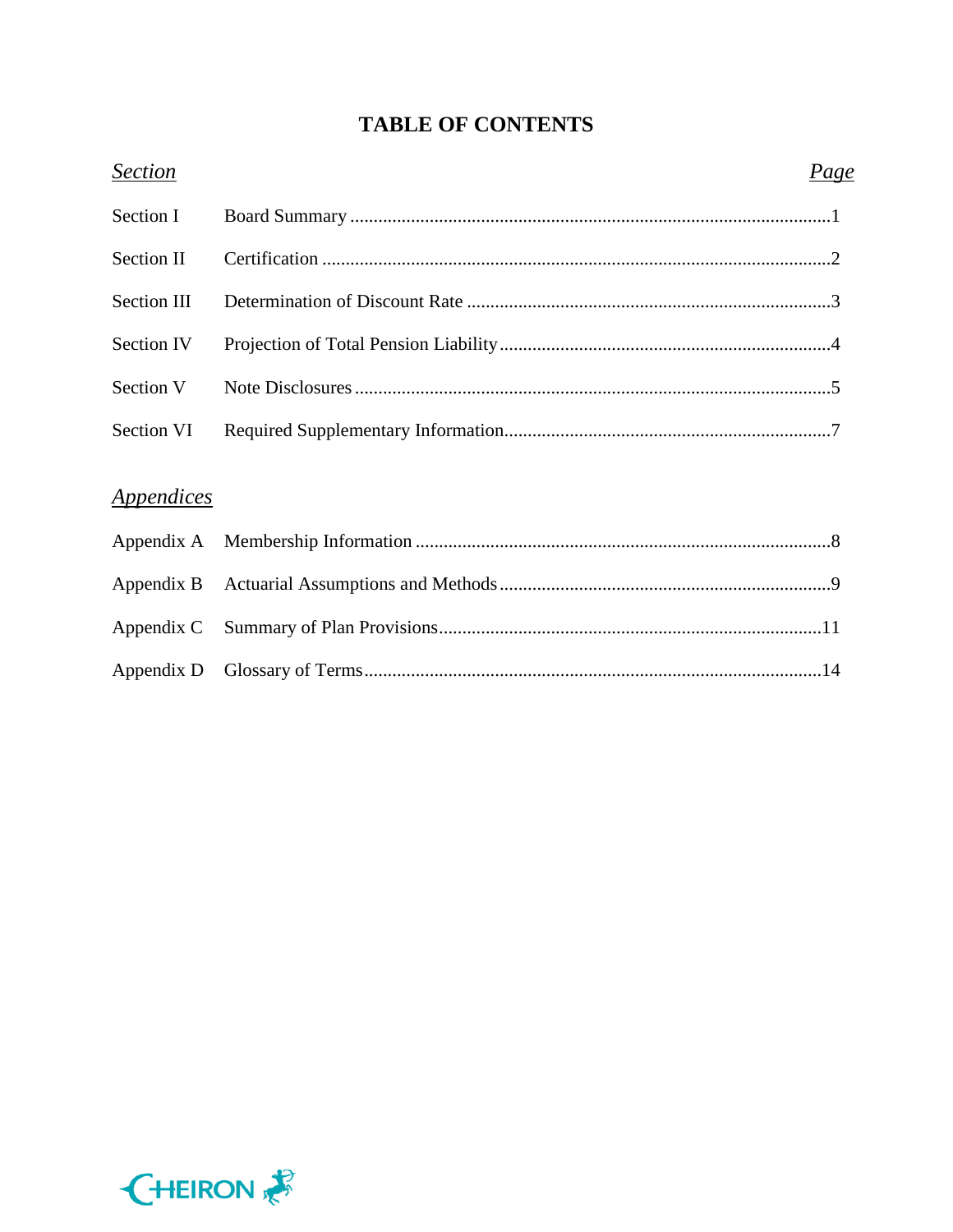## **SECTION I – BOARD SUMMARY**

The purpose of this report is to provide accounting and financial disclosure information under Government Accounting Standards Board Statement 67 for the Consolidated Police and Firemen's Pension Fund of New Jersey. This information includes:

- Projection of the Total Pension Liability from the valuation date to the measurement date,
- Calculation of the Net Pension Liability at the discount rate as well as discount rates 1% higher and lower than the discount rate, and
- Changes in the Net Pension Liability.

# **Highlights**

The reporting date for the Consolidated Police and Firemen's Pension Fund of New Jersey (CPFPF) is June 30, 2018. Measurements as of the reporting date are based on the fair value of assets as of June 30, 2018 and the Total Pension Liability as of the valuation date, July 1, 2017, updated to June 30, 2018. There was a change in assumptions as the discount rate used to measure the Total Pension Liability was changed as of the measurement date. We are not aware of any other significant events between the valuation date and the measurement date so the update procedures only included the addition of service cost and interest cost offset by actual benefit payments and an adjustment to reflect the change in discount rate.

The June 30, 2017 values shown in this report are based on the prior actuary's GASB report.

| <b>Table I-1</b><br><b>Summary of Results</b>                 |  |                             |    |                          |  |
|---------------------------------------------------------------|--|-----------------------------|----|--------------------------|--|
| <b>Measurement Date</b>                                       |  | 6/30/2018                   |    | 6/30/2017                |  |
| <b>Total Pension Liability</b><br>Plan Fiduciary Net Position |  | 5,695,602 \$<br>(1,763,463) |    | 7,396,613<br>(1,904,496) |  |
| Net Pension Liability                                         |  | 3,932,139                   | -S | 5,492,117                |  |

The table below provides a summary of the key results during this reporting period.

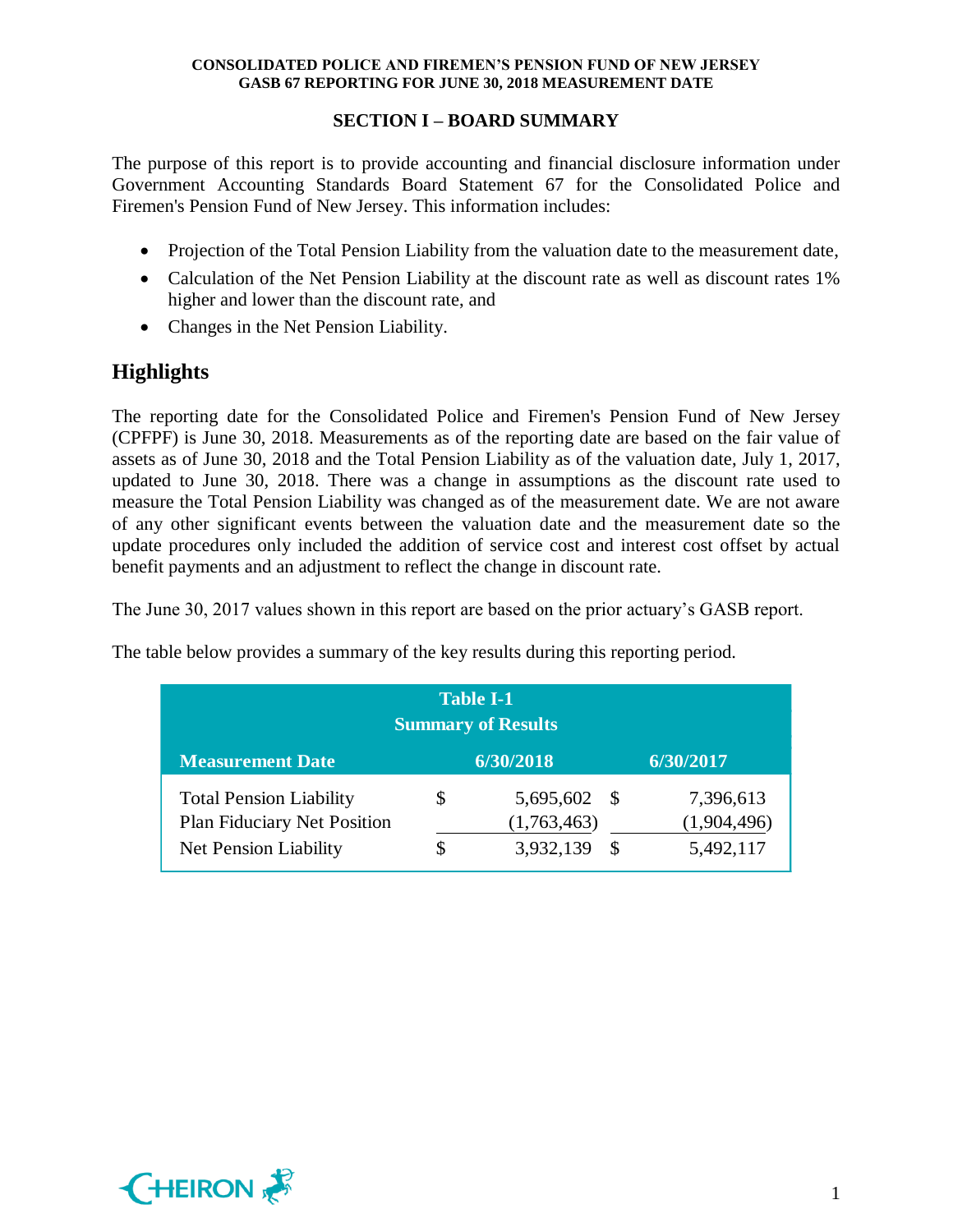#### **SECTION II – CERTIFICATION**

The purpose of this report is to provide accounting and financial reporting information under GASB 67 for the Consolidated Police and Firemen's Pension Fund of New Jersey (CPFPF). This report is for the use of CPFPF, the Division of Pensions and Benefits and their auditors in preparing financial reports in accordance with applicable law and accounting requirements. This report is not appropriate for other purposes, including the measurement of funding requirements for CPFPF and estimating the price to settle CPFPF's obligations.

In preparing our report, we relied on information (some oral and some written) supplied by the Division of Pensions and Benefits. This information includes, but is not limited to, the plan provisions, employee data, and financial information. We performed an informal examination of the obvious characteristics of the data for reasonableness and consistency in accordance with Actuarial Standard of Practice No. 23.

Future actuarial measurements may differ significantly from the current measurements due to such factors as the following: plan experience differing from that anticipated by the economic or demographic assumptions; changes in economic or demographic assumptions; and changes in plan provisions or applicable law.

For purposes of this report, the calculation of the Total Pension Liability was based on the prior actuary's demographic assumptions. While we consider these assumptions to be generally reasonable, we have not yet performed our own actuarial experience study.

Beginning with the fiscal year ending June 30, 2016, the State prescribed the use of an expected long-term rate of return based on the Bond Buyer GO 20-Bond Municipal Bond Index for GASB 67 purposes in lieu of the 2.00% long-term rate of return used for funding. Therefore, in determining the Total Pension Liability as of June 30, 2018, a discount rate of 3.87% was applied to all periods of projected benefit payments.

To the best of our knowledge, this report and its contents have been prepared in accordance with generally recognized and accepted actuarial principles and practices that are consistent with the Code of Professional Conduct and applicable Actuarial Standards of Practice set out by the Actuarial Standards Board. Furthermore, as credentialed actuaries, we meet the Qualification Standards of the American Academy of Actuaries to render the opinion contained in this report. This report does not address any contractual or legal issues. We are not attorneys and our firm does not provide any legal services or advice.

This report was prepared for CPFPF for the purposes described herein and for the use by the plan auditor in completing an audit related to the matters herein. Other users of this report are not intended users as defined in the Actuarial Standards of Practice, and Cheiron assumes no duty or liability to any other user.

Janet Cranna, FSA, FCA, MAAA, EA Anu Patel, FSA, MAAA, EA Principal Consulting Actuary Principal Consulting Actuary

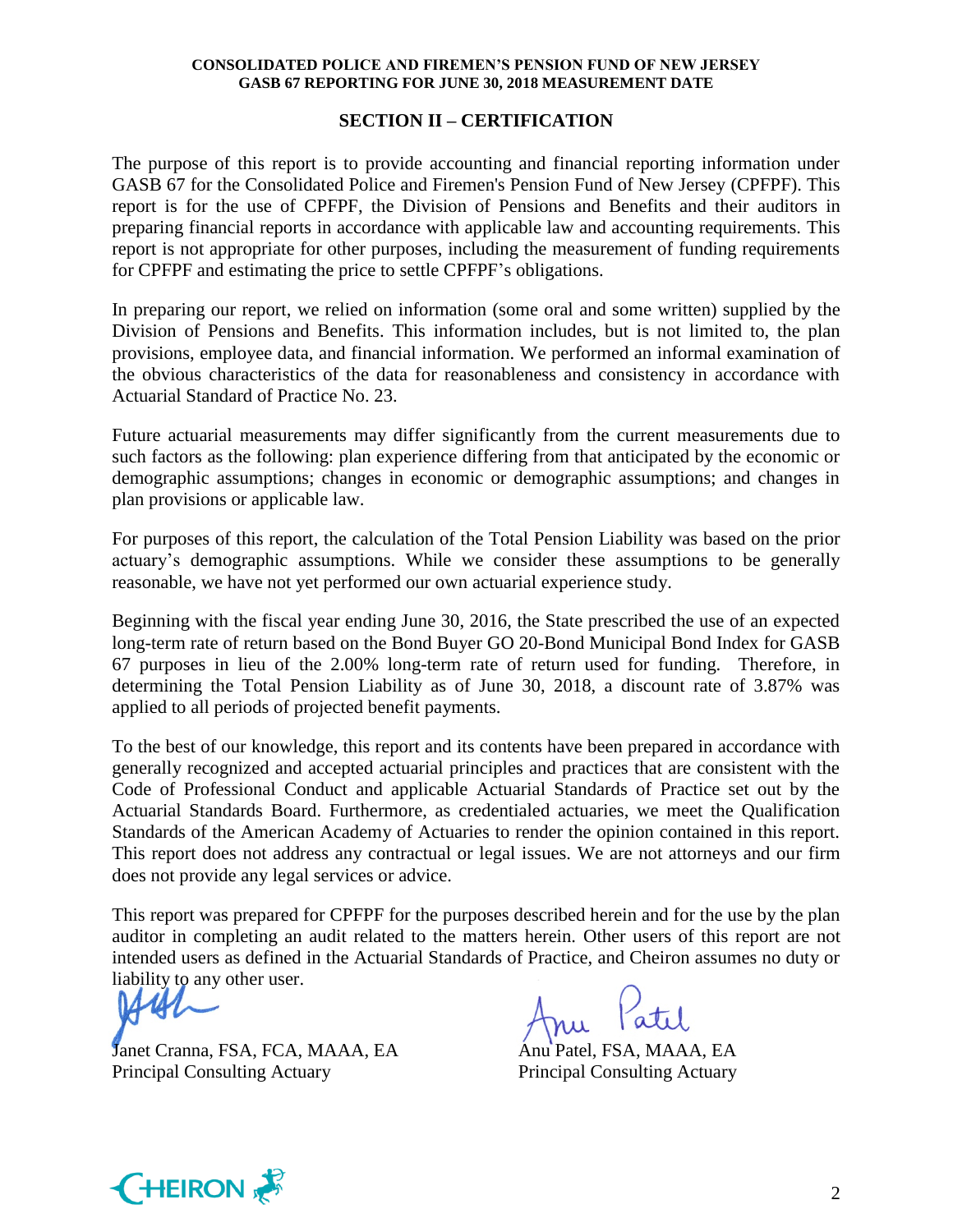#### **SECTION III – DETERMINATION OF DISCOUNT RATE**

The discount rate used to measure the Total Pension Liability was 3.58% as of June 30, 2017 and 3.87% as of June 30, 2018 and was based on the Bond Buyer GO 20-Bond Municipal Bond Index as of June 29, 2017 and June 28, 2018, respectively. This discount rate is intended to be used for accounting and financial reporting, and is not appropriate for estimating the funding contributions or the price to settle the plan's liability.

Beginning with the fiscal year ending June 30, 2016, the State prescribed the use of an expected long-term rate of return based on the Bond Buyer GO 20-Bond Municipal Bond Index for GASB 67 purposes in lieu of the 2.00% long-term rate of return used for funding. Therefore, in determining the Total Pension Liability as of June 30, 2018, a discount rate of 3.87% was applied to all periods of projected benefit payments.

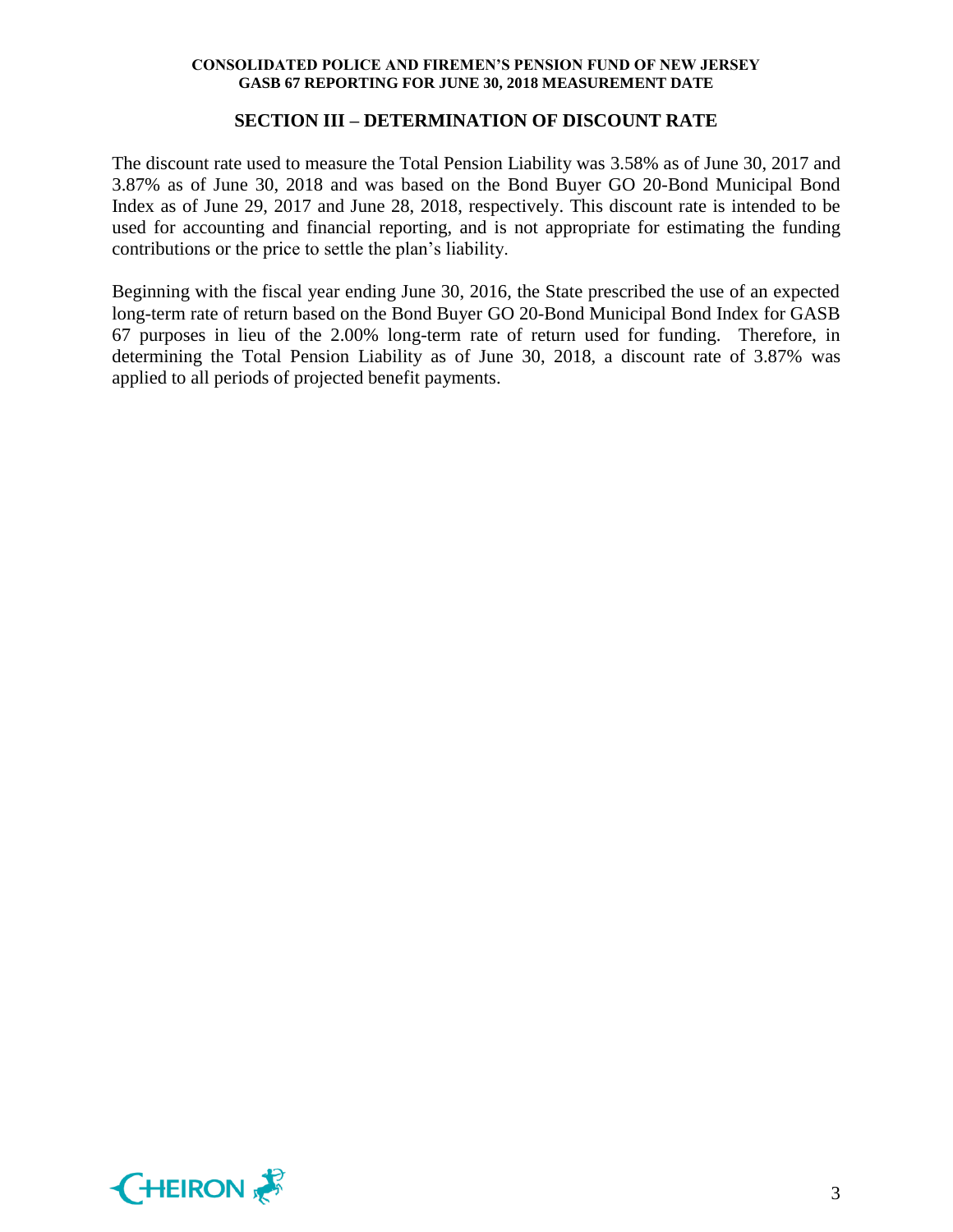#### **SECTION IV – PROJECTION OF TOTAL PENSION LIABILITY**

The Total Pension Liability (TPL) at the end of the measurement year, June 30, 2018, is measured as of a valuation date of July 1, 2017 and projected to June 30, 2018. The TPL and service cost were calculated using the Entry Age Normal Cost Method as prescribed by GASB 67.

There were no significant events during the projection period of which we are aware. Because the TPL shown in the prior report was measured as of June 30, 2016 and projected to June 30, 2017, it will not match the amounts measured as of July 1, 2017 that are shown in this exhibit.

The following table shows the projection of the TPL at discount rates equal to the rate used for disclosure and plus and minus one percent from the rate used for disclosure.

| <b>Table IV-1</b><br><b>Projection of Total Pension Liability from Valuation to Measurement Date</b> |                               |             |               |                |     |             |
|------------------------------------------------------------------------------------------------------|-------------------------------|-------------|---------------|----------------|-----|-------------|
| <b>Discount Rate</b>                                                                                 | $2.87\%$<br>4.87%<br>$3.87\%$ |             |               |                |     |             |
| <b>Total Pension Liability, 7/1/2017</b>                                                             |                               |             |               |                |     |             |
| Actives                                                                                              | \$                            | $\theta$    | $\mathcal{S}$ | $\overline{0}$ | -S  | 0           |
| Deferred Vested                                                                                      |                               | $\theta$    |               | 0              |     | 0           |
| Retirees                                                                                             |                               | 7,053,382   |               | 6,749,036      |     | 6,472,646   |
| <b>Total</b>                                                                                         | \$                            | 7,053,382   | \$            | 6,749,036      | -\$ | 6,472,646   |
| <b>Service Cost</b>                                                                                  |                               | $\theta$    |               | $\overline{0}$ |     | $\theta$    |
| <b>Benefit Payments</b>                                                                              |                               | (1,289,899) |               | (1,289,899)    |     | (1,289,899) |
| <b>Interest</b>                                                                                      |                               | 184,053     |               | 236,465        |     | 284,182     |
| <b>Total Pension Liability, 6/30/2018</b>                                                            | \$                            | 5,947,536   |               | 5,695,602      | S   | 5,466,929   |

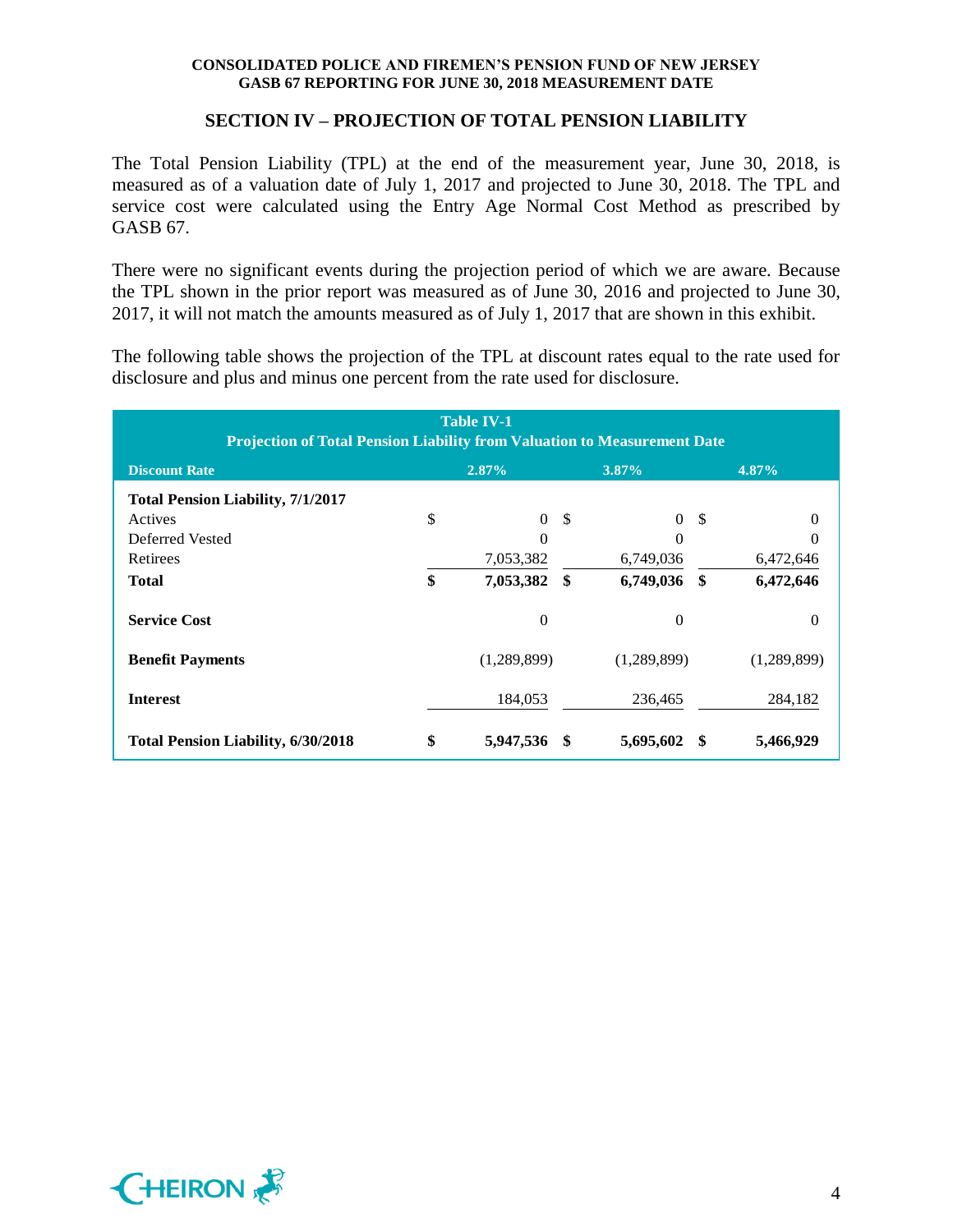#### **SECTION V – NOTE DISCLOSURES**

The following table shows the changes in the Total Pension Liability, the Plan Fiduciary Net Position (i.e., fair value of System assets), and the Net Pension Liability during the Measurement Year. There was an experience gain due to inactive mortality being higher than expected. There was also a change in assumptions as the discount rate was increased from 3.58% as of June 30, 2017 to 3.87% as of June 30, 2018. The impact of these changes are displayed below.

| <b>Table V-1</b><br><b>Change in Net Pension Liability</b> |                                                                                                               |             |                 |    |                                                       |
|------------------------------------------------------------|---------------------------------------------------------------------------------------------------------------|-------------|-----------------|----|-------------------------------------------------------|
|                                                            | <b>Increase (Decrease)</b>                                                                                    |             |                 |    |                                                       |
|                                                            | <b>Total Pension</b><br><b>Plan Fiduciary</b><br><b>Net Position</b><br><b>Liability</b><br>(a)<br><b>(b)</b> |             |                 |    | <b>Net Pension</b><br><b>Liability</b><br>$(a) - (b)$ |
| <b>Balances at 6/30/2017</b>                               | \$                                                                                                            | 7,396,613   | \$<br>1,904,496 | \$ | 5,492,117                                             |
| Changes for the year:                                      |                                                                                                               |             |                 |    |                                                       |
| Service cost                                               |                                                                                                               | $\Omega$    |                 |    | $\Omega$                                              |
| Interest                                                   |                                                                                                               | 241,913     |                 |    | 241,913                                               |
| Changes of benefits                                        |                                                                                                               | $\Omega$    |                 |    | $\Omega$                                              |
| Differences between expected and actual experience         |                                                                                                               | (582, 507)  |                 |    | (582, 507)                                            |
| Changes of assumptions                                     |                                                                                                               | (70,518)    |                 |    | (70,518)                                              |
| Contributions - employer                                   |                                                                                                               |             | 1,131,330       |    | (1,131,330)                                           |
| Contributions - member                                     |                                                                                                               |             | $\Omega$        |    | $\Omega$                                              |
| Net investment income                                      |                                                                                                               |             | 21,542          |    | (21, 542)                                             |
| Benefit payments                                           |                                                                                                               | (1,289,899) | (1,289,899)     |    | 0                                                     |
| Administrative expense                                     |                                                                                                               |             | (4,006)         |    | 4,006                                                 |
| Net changes                                                |                                                                                                               | (1,701,011) | (141, 033)      |    | (1,559,978)                                           |
| <b>Balances at 6/30/2018</b>                               |                                                                                                               | 5,695,602   | \$<br>1,763,463 | \$ | 3,932,139                                             |

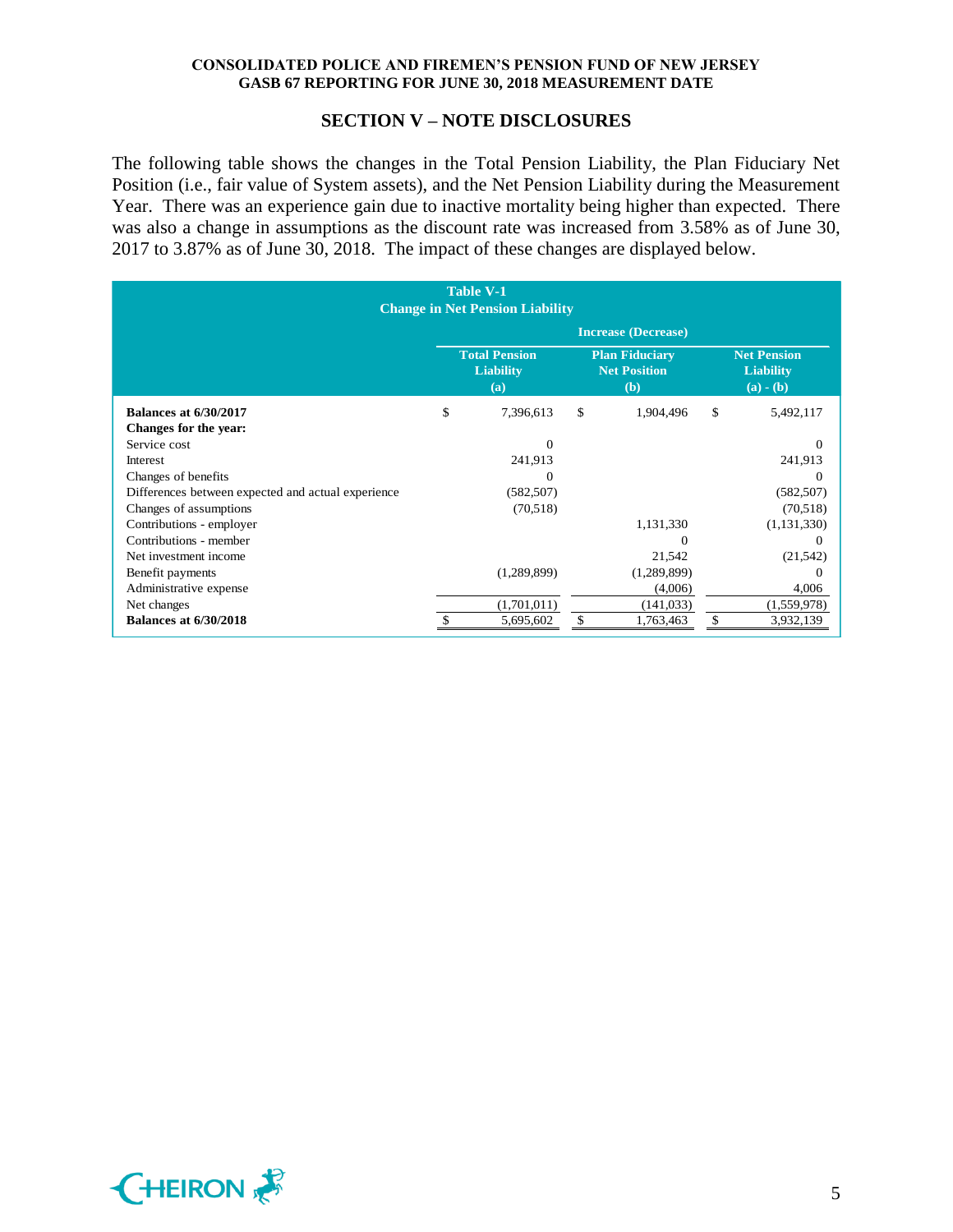#### **SECTION V – NOTE DISCLOSURES**

Changes in the discount rate affect the measurement of the TPL. Lower discount rates produce a higher TPL and higher discount rates produce a lower TPL. Because the discount rate does not affect the measurement of assets, the percentage change in the NPL can be very significant for a relatively small change in the discount rate. The following table shows the sensitivity of the NPL to the discount rate.

| <b>Table V-2</b><br><b>Sensitivity of Net Pension Liability to Changes in Discount Rate</b> |    |                                      |    |                                            |      |                                      |  |
|---------------------------------------------------------------------------------------------|----|--------------------------------------|----|--------------------------------------------|------|--------------------------------------|--|
|                                                                                             |    | $1\%$<br><b>Decrease</b><br>$2.87\%$ |    | <b>Discount</b><br><b>Rate</b><br>$3.87\%$ |      | $1\%$<br><b>Increase</b><br>$4.87\%$ |  |
| <b>Total Pension Liability</b><br><b>Plan Fiduciary Net Position</b>                        | \$ | 5,947,536<br>1,763,463               | -S | 5,695,602<br>1,763,463                     | - \$ | 5,466,929<br>1,763,463               |  |
| Net Pension Liability                                                                       |    | 4,184,073                            |    | 3,932,139                                  | \$   | 3,703,466                            |  |
| Plan Fiduciary Net Position as a<br>Percentage of the Total Pension Liability               |    | 29.7%                                |    | 31.0%                                      |      | 32.3%                                |  |

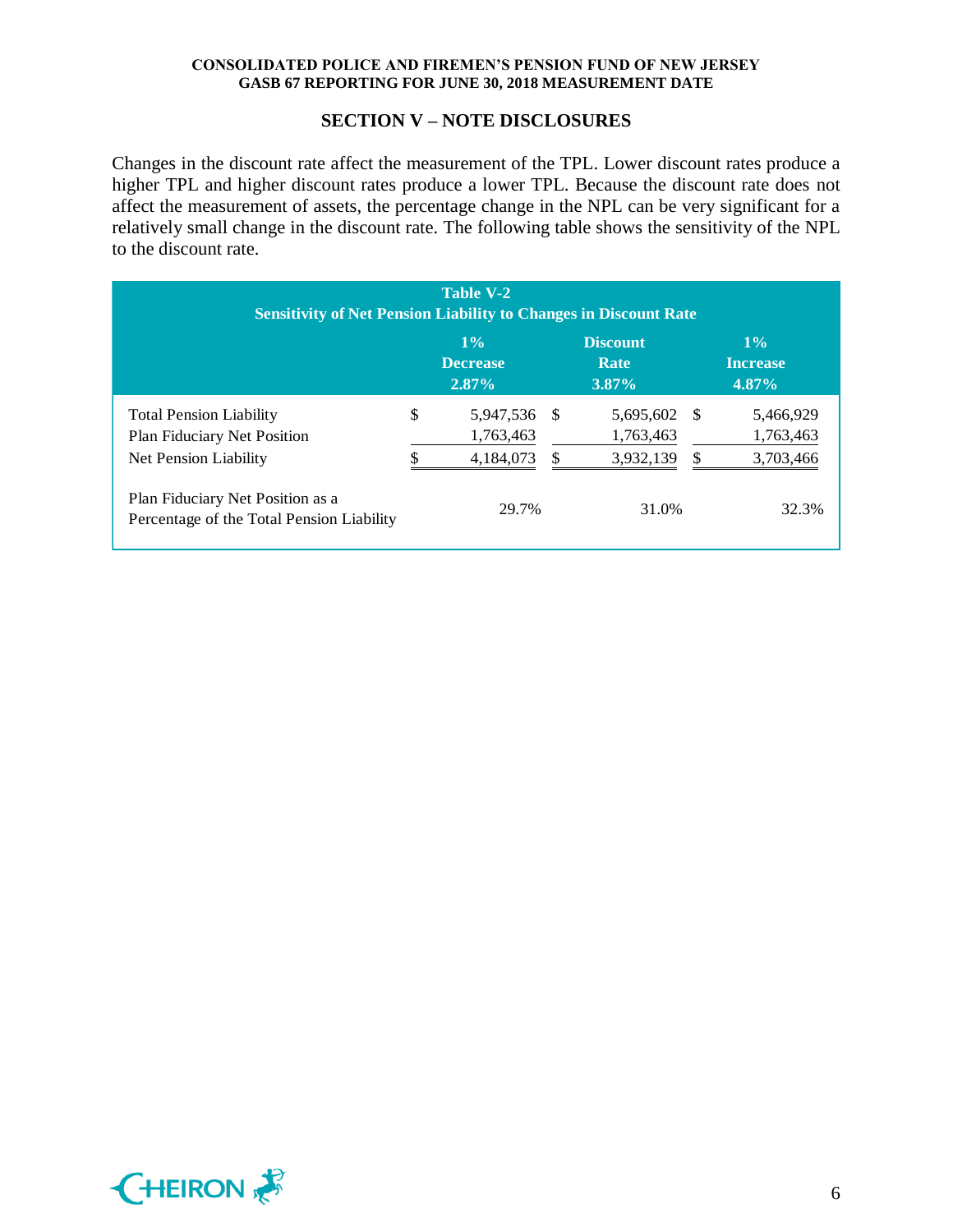## **SECTION VI – REQUIRED SUPPLEMENTARY INFORMATION**

If an Actuarially Determined Contribution (ADC) is calculated, the following schedule is required. An ADC is a contribution amount determined in accordance with Actuarial Standards of Practice.

| <b>Table VI-1</b><br><b>Schedule of Employer Contributions</b>                                                                                       |    |                           |                     |                               |  |
|------------------------------------------------------------------------------------------------------------------------------------------------------|----|---------------------------|---------------------|-------------------------------|--|
|                                                                                                                                                      |    | <b>FYE 2018</b>           |                     | <b>FYE 2017</b>               |  |
| Actuarially Determined Contribution*<br>Contributions in Relation to the Actuarially<br>Determined Contribution*<br>Contribution Deficiency/(Excess) | \$ | 325,191<br>325,000<br>191 | <sup>\$</sup><br>\$ | 884,680<br>575,000<br>309,680 |  |
| Covered-Employee Payroll                                                                                                                             | S  | $\Omega$                  | S                   | $\theta$                      |  |
| Contributions as a Percentage of Covered-<br><b>Employee Payroll</b>                                                                                 |    | N/A                       |                     | N/A                           |  |

*\**Excludes \$964,280 and \$806,330 paid from the Pension Adjustment Fund for cost-of-living adjustments paid during the fiscal years ending June 30, 2017 and June 30, 2018, respectively.

The following summarizes key methods and assumptions used to determine the Actuarially Determined Contribution for FYE 2018.

| <b>Valuation Date:</b>         | July 1, 2016                                                                                                                                                                                                                                                                    |  |  |  |  |
|--------------------------------|---------------------------------------------------------------------------------------------------------------------------------------------------------------------------------------------------------------------------------------------------------------------------------|--|--|--|--|
| Timing:                        | Actuarial determined contributions are calculated as of the July 1<br>preceding the fiscal year in which contributions are made.                                                                                                                                                |  |  |  |  |
| Actuarial cost method:         | Projected Unit Credit                                                                                                                                                                                                                                                           |  |  |  |  |
| Amortization method:           | Level dollar                                                                                                                                                                                                                                                                    |  |  |  |  |
| Remaining amortization period: | One year                                                                                                                                                                                                                                                                        |  |  |  |  |
| Asset valuation method:        | 5-year smoothed method with write-up                                                                                                                                                                                                                                            |  |  |  |  |
| Investment rate of return:     | 2.00%                                                                                                                                                                                                                                                                           |  |  |  |  |
| Mortality:                     | RP-2000 Combined Healthy Mortality Tables projected on a generational<br>basis from the base year of 2000 to 2014 using Projection scale BB as the<br>base tables. Tables are further projected beyond the valuation date using<br>the Conduent Modified 2014 projection scale. |  |  |  |  |

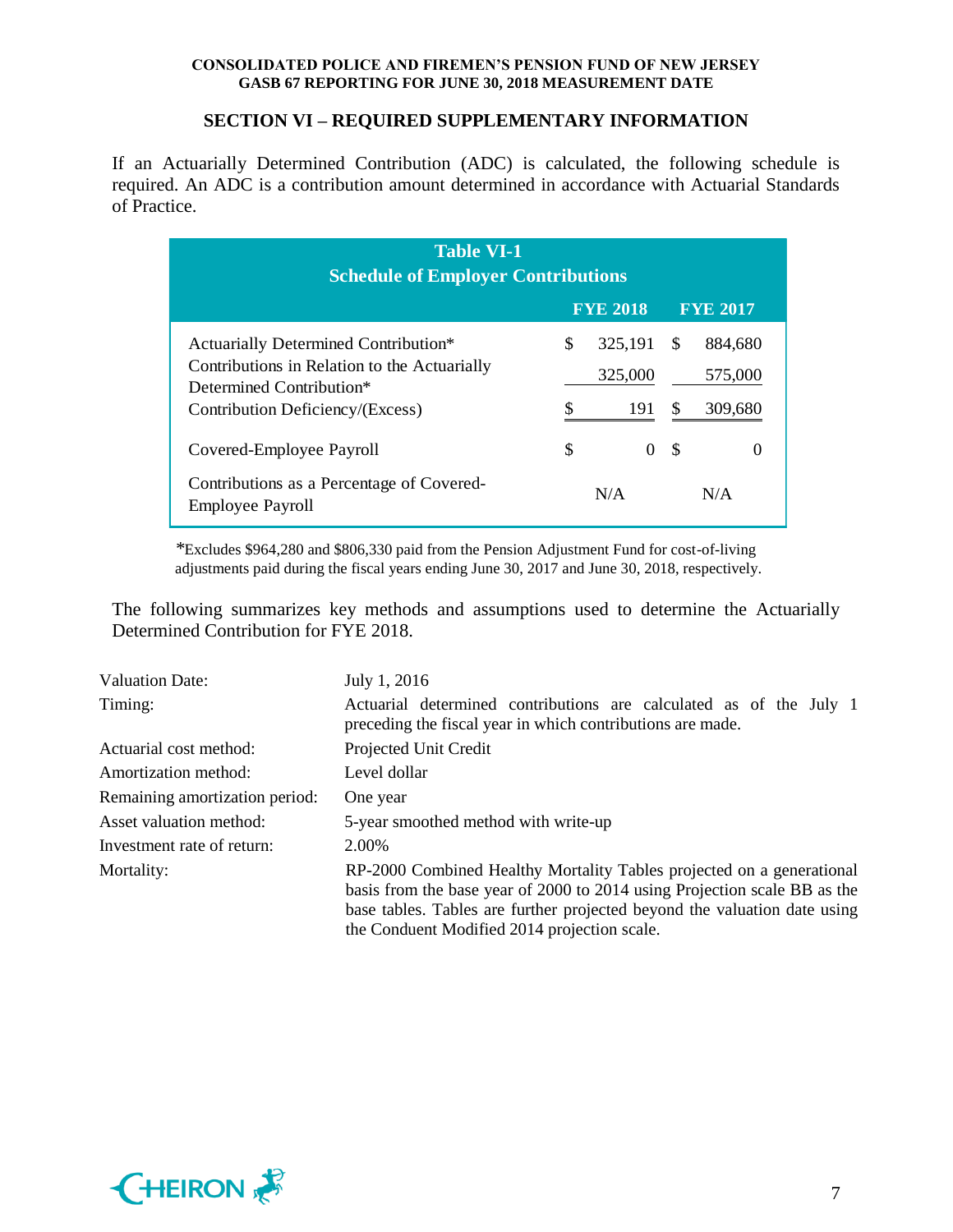| <b>Plan Membership</b>              |          |                     |   |                     |  |
|-------------------------------------|----------|---------------------|---|---------------------|--|
|                                     |          | <b>July 1, 2017</b> |   | <b>July 1, 2016</b> |  |
| Active                              |          |                     |   |                     |  |
| <b>Terminated Vested</b>            |          |                     |   |                     |  |
| <b>Inactive Receiving Benefits</b>  |          | 77                  |   | 95                  |  |
| Total                               |          | 77                  |   | 95                  |  |
| <b>Annual Retirement Allowances</b> | <b>S</b> | 540,530             | S | 657,938             |  |

## **APPENDIX A – MEMBERSHIP INFORMATION**

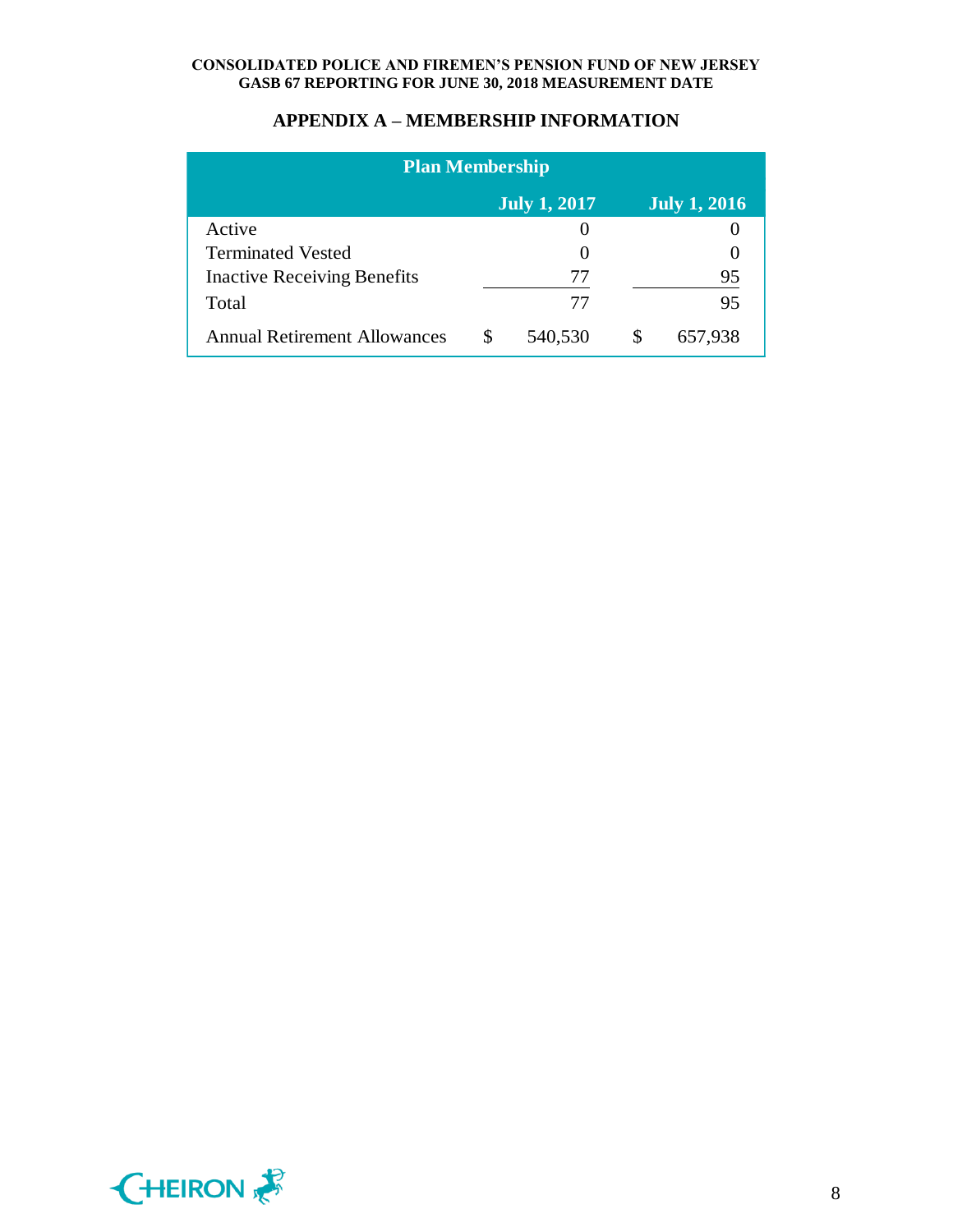## **APPENDIX B – ACTUARIAL ASSUMPTIONS AND METHODS**

# **A. Actuarial Assumptions**

| 1. Investment Rate of<br><b>Return</b>      | For GASB: 3.87% compounded annually.                                                                                                                                                                                                                                                                                         |
|---------------------------------------------|------------------------------------------------------------------------------------------------------------------------------------------------------------------------------------------------------------------------------------------------------------------------------------------------------------------------------|
|                                             | For funding: 2.00% compounded annually.                                                                                                                                                                                                                                                                                      |
| 2. Salary Increases                         | Not applicable                                                                                                                                                                                                                                                                                                               |
| 3. Mortality                                | RP-2000 Combined Healthy Mortality Tables projected on a<br>generational basis from the base year of 2000 to 2014 using<br>Projection scale BB as the base tables. Tables are further<br>projected beyond the valuation date using the Conduent<br>Modified 2014 projection scale.                                           |
| 4. Withdrawal                               | Not applicable                                                                                                                                                                                                                                                                                                               |
| 5. Disability                               | Not applicable                                                                                                                                                                                                                                                                                                               |
| 6. Retirement Age                           | Not applicable                                                                                                                                                                                                                                                                                                               |
| 7. Family Composition<br><b>Assumptions</b> | For those participants with listed beneficiaries,<br>the<br>beneficiary allowance was assumed to be the greater of twice<br>the amount contained in the record or the minimum of<br>\$4,500/yr. (The information contained in the record has not<br>been updated for the change from 25% to 50% payment to<br>the survivor). |
|                                             | For those participants without listed beneficiaries, 65% were<br>assumed to be married and the beneficiary amount was<br>assumed to be the minimum benefit payable (\$4,500/yr).                                                                                                                                             |
|                                             | Males are assumed to be four years older than females.                                                                                                                                                                                                                                                                       |
|                                             | No assumption was made for children.                                                                                                                                                                                                                                                                                         |

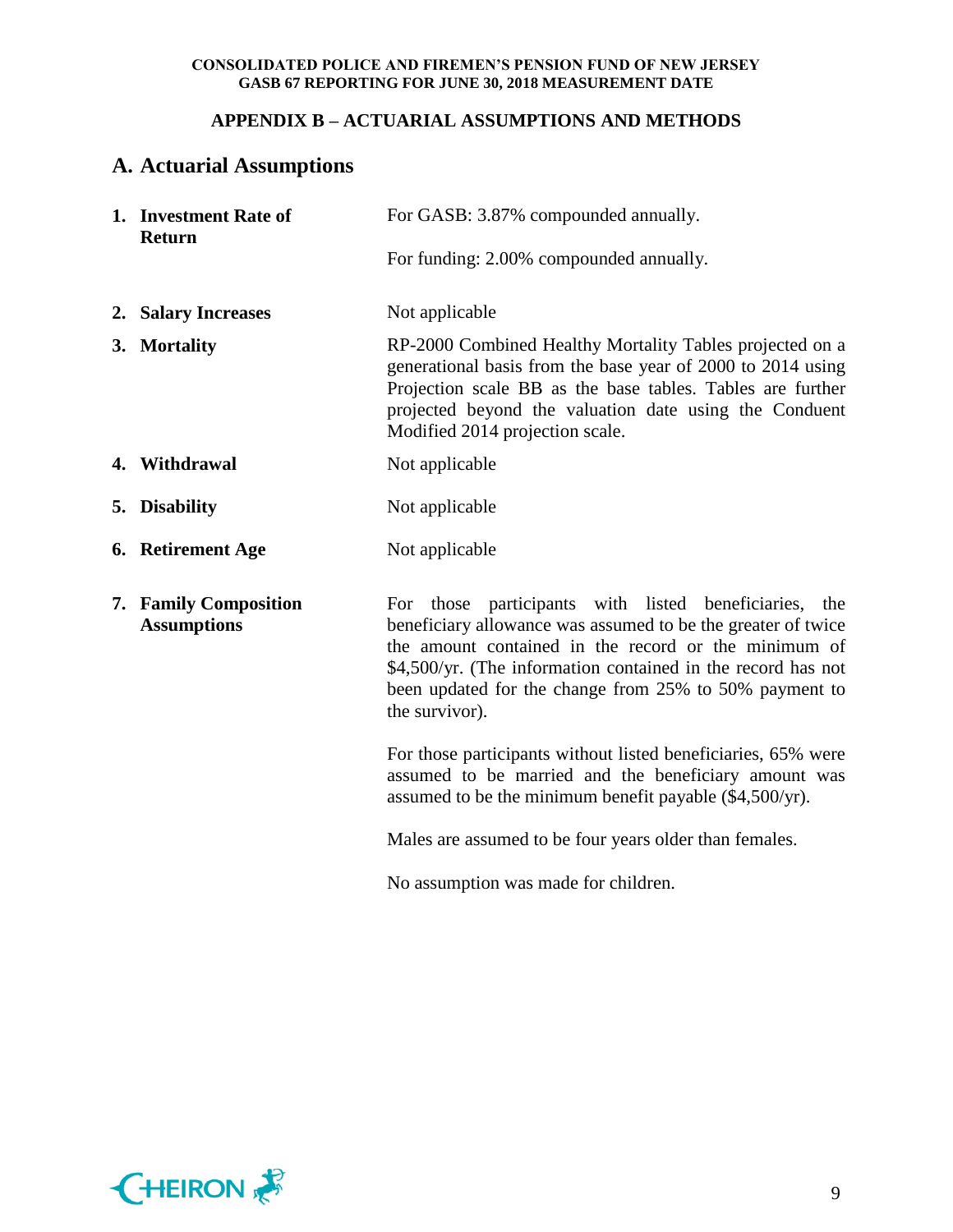## **APPENDIX B – ACTUARIAL ASSUMPTIONS AND METHODS**

## **B. Actuarial Methods**

The actuarial methods used for determining State contributions are described below.

## **1. Actuarial Cost Method**

The actuarial cost method for funding calculations is the Projected Unit Credit Cost Method.

The actuarial liability is calculated as the actuarial present value of the projected benefits allocated to periods prior to the valuation year. The unfunded actuarial liability is the actuarial liability on the valuation date less the actuarial value of assets.

The unfunded actuarial liability as of June 30, 1990 was amortized over a closed period of nine years. Without additional guidance, we have assumed that the unfunded actuarial liability will be amortized over one year.

#### **2. Asset Valuation Method**

For the purposes of determining contribution rates, an actuarial value of assets is used that dampens the volatility in the market value of assets, resulting in a smoother pattern of contributions.

The actuarial value of assets is adjusted to reflect actual contributions and benefit payments, an assumed rate of return on the previous year's assets and current year's cash flow at an annual rate of 2.00%, with a further adjustment to reflect 20% of the difference between the resulting value and the actual market value of Plan assets.

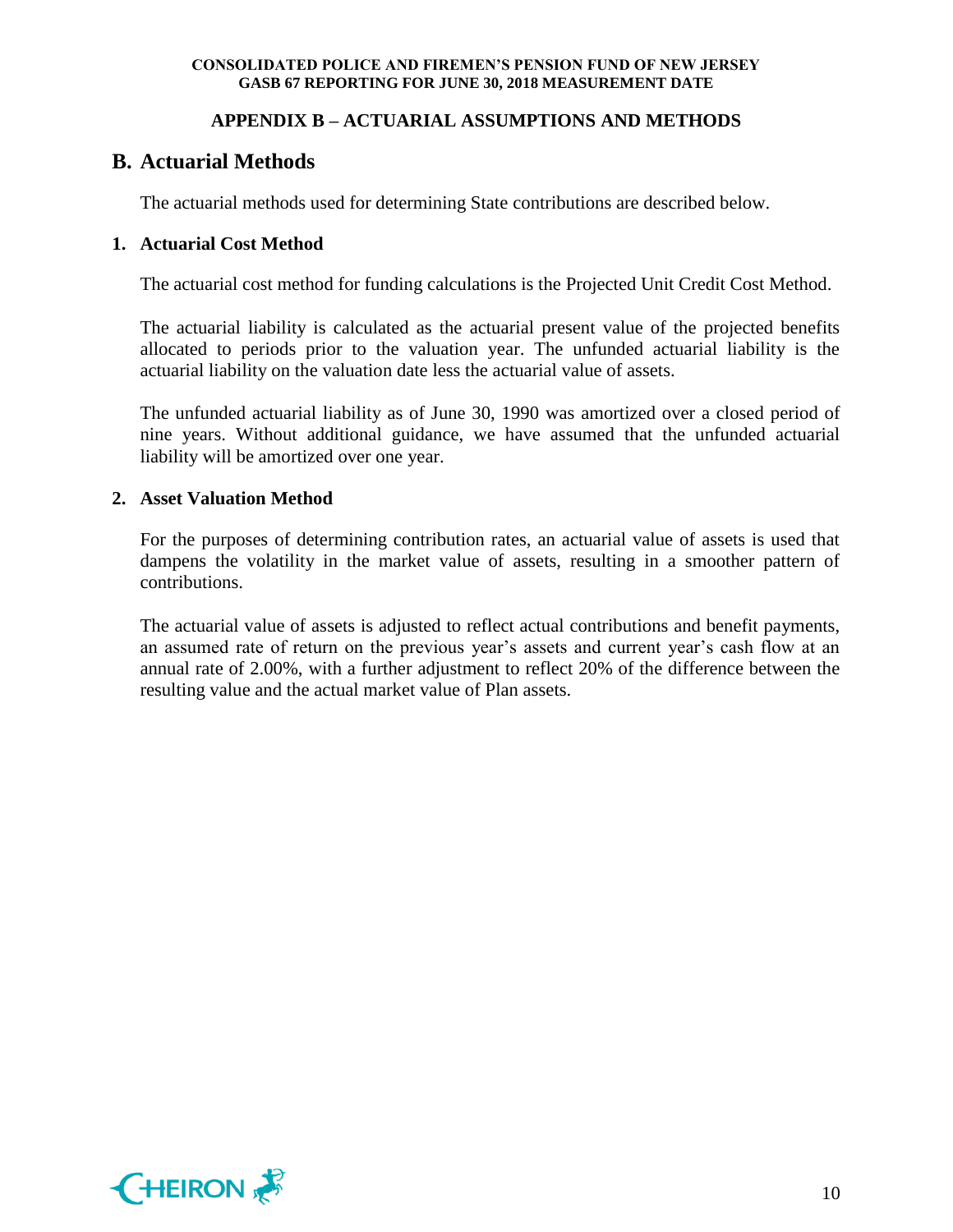## **APPENDIX C – SUMMARY OF PLAN PROVISIONS**

This summary of Plan provisions provides an overview of the major provisions of the CPFPF used in the actuarial valuation. It is not intended to replace the more precise language of the NJ State Statutes, Title 43, Chapter 16, and if there is any difference between the description of the plan herein and the actual language in the NJ State Statutes, the NJ State Statutes will govern.

## **1. Eligibility of Membership**

Member of a municipal police department, a municipal paid or part-paid fire department, a county police department, or a paid or part-paid fire department of a fire district located in a township who has contributed to this pension fund and who is not covered by the Police and Firemen's Retirement System, which became effective on July 1, 1944.

#### **2. Active Member**

Any member who is a policeman, fireman, detective, lineman, driver of police van, fire alarm operator, or inspector of combustibles, and who is subject to call for active service as such.

#### **3. Employee Member**

Any member who is not subject to active service or duty.

#### **4. Plan Year**

The 12-month period beginning on July 1 and ending on June 30.

#### **5. Service Credit**

Service rendered while a member as described above.

#### **6. Compensation**

Base salary, not including individual salary adjustments which are granted primarily in anticipation of retirement or additional remuneration for performing temporary duties beyond the regular workday. (Effective June 30, 1996, Chapter 113, P.L. 1997 provided that the amount of compensation used for employer and member contributions and benefits under the program cannot exceed the compensation limitation of Section 401(a)(17) of the Internal Revenue Code.)

#### **7. Final Compensation**

Compensation received during the last 12 months of service preceding retirement or other termination of service.

#### **8. Average Salary**

Salary averaged over the last three years prior to retirement or other termination of service.

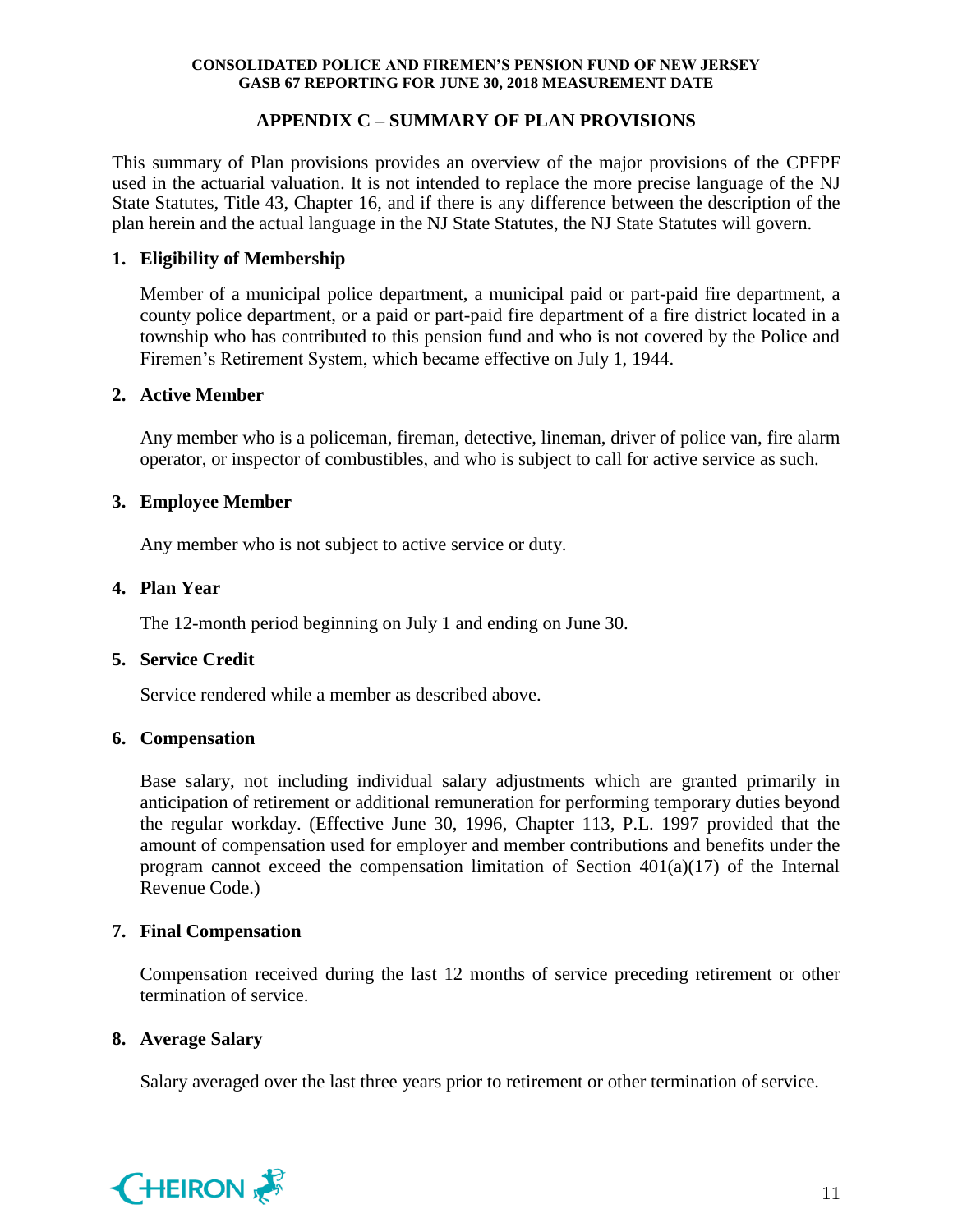## **APPENDIX C – SUMMARY OF PLAN PROVISIONS**

## **9. Contributions**

Each active member contributes 7% of his salary to the pension fund.

## **10. Benefits**

## **a) Service Retirements:**

Mandatory retirement at age 65 with 25 years of service (a municipality may retain the Chief of Police until age 70). Voluntary retirement after 25 years of service for an active member and after age 60 with 25 years of experience for an employee member. Benefit is life annuity equal to 60% of final compensation, plus 1% of final compensation for years of service in excess of 25.

## **b) Death Benefits**

*(1) While on Duty*

Immediate life annuity equal to 70% of average salary payable to the spouse. If there is no spouse, or if the spouse dies or remarries, 20% of final compensation will be payable to one surviving child, 35% to two surviving children, or 50% to three surviving children. If is no surviving spouse or child, 25% of the member's average salary will be payable to one dependent parent or 40% to two dependent parents. The minimum spousal benefit is \$4,500 per annum.

#### *(2) While not on duty after retirement*

Life annuity equal to 50% of the member's average salary payable to the spouse, plus 15% to one surviving child or 25% to two or more surviving children. If there is no surviving spouse or if the surviving spouse dies or remarries, 20% of the member's average salary to one child, 35% to two surviving children, or 50% to three or more surviving children. If is no surviving spouse or child, 25% of the member's average salary will be payable to one dependent parent or 40% to two dependent parents. The minimum spousal benefit is \$4,500 per annum.

## **c) Ordinary Disability Retirement**

Totally and permanently incapacitated from service for any cause other than as a direct result of a traumatic event occurring during the performance of a duty. Benefit is an immediate life annuity equal to ½ of average salary.

## **d) Accidental Disability Retirement**

Totally and permanently incapacitated as a direct result of a traumatic event occurring while performing regular or assigned duties. Benefit is an immediate life annuity equal to ⅔ of average salary.

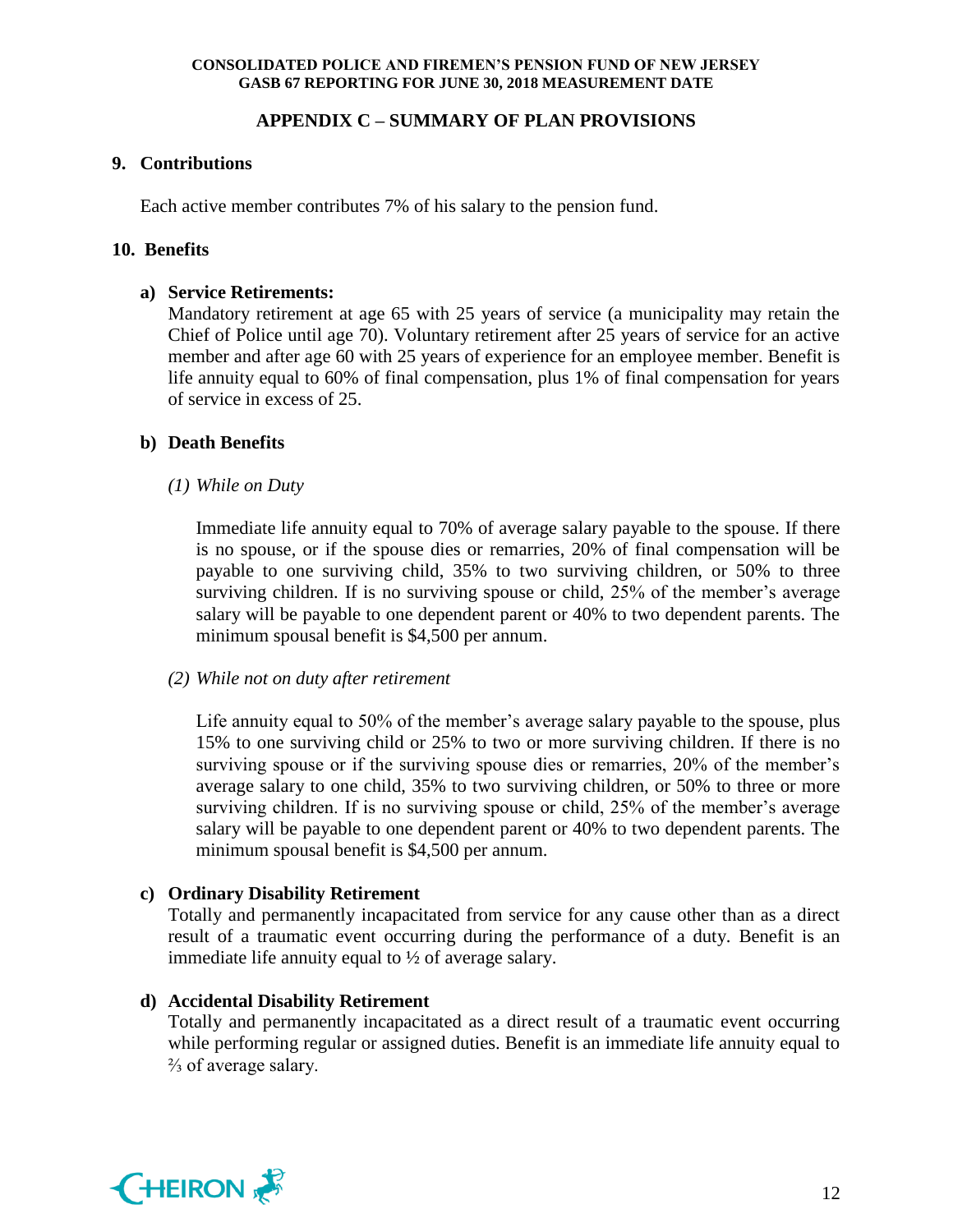## **APPENDIX C – SUMMARY OF PLAN PROVISIONS**

## **e) Cost-of Living Adjustments**

Cost-of-living increases are granted to retired members and their eligible survivors in accordance with the Pension Adjustment Act. The additional liability due to the pension adjustment is paid by the Pension Adjustment Fund, which was established pursuant to Chapter 143, P.L. 1958. Chapter 78, P.L. 2011 suspended the cost of living adjustments for current and future retirees and beneficiaries until reactivated as permitted by law.

## **11. Changes in Plan Provisions Since Last Valuation**

No changes.

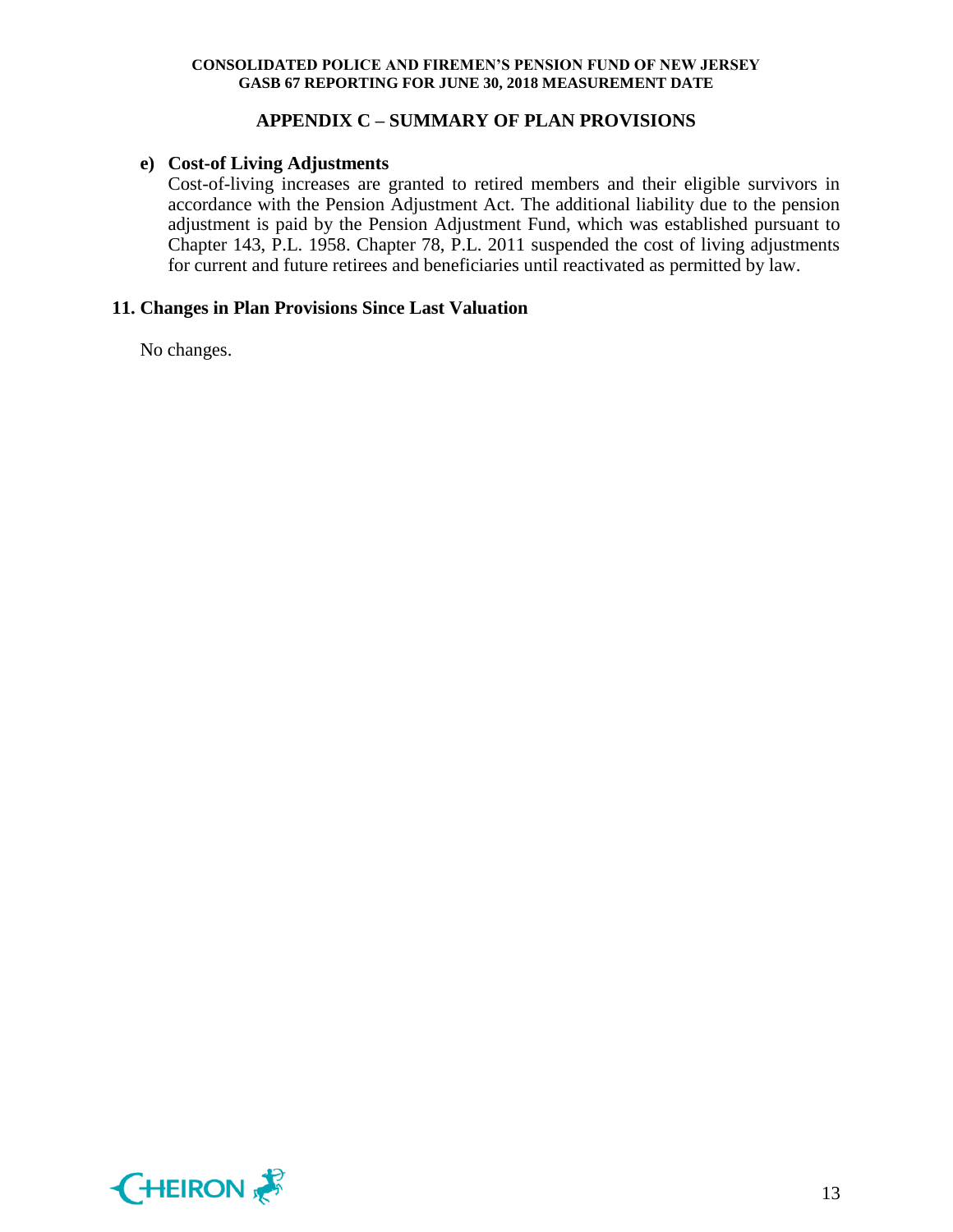## **APPENDIX D – GLOSSARY OF TERMS**

#### **1. Actuarially Determined Contribution**

A target or recommended contribution for the reporting period, determined in conformity with Actuarial Standards of Practice based on the most recent measurement available when the contribution for the reporting period was adopted.

## **2. Actuarial Valuation Date**

The date as of which an actuarial valuation is performed. This date may be up to 24 months prior to the measurement date and up to 30 months prior to the employer's reporting date.

## **3. Entry Age Actuarial Cost Method**

The actuarial cost method required for GASB 67 calculations. Under this method, the actuarial present value of the projected benefits of each individual included in an actuarial valuation is allocated on a level basis over the earnings of the individual between entry age and assumed exit ages. The portion of this actuarial present value allocated to a valuation year is called the Service Cost. The portion of this actuarial present value not provided for at a valuation date by the actuarial present value of future service costs is called the Total Pension Liability.

#### **4. Measurement Date**

The date as of which the Total Pension Liability and Plan Fiduciary Net Position are measured. The Total Pension Liability may be projected from the Actuarial Valuation Date to the Measurement Date. The Measurement Date must be the same as the Reporting Date for the plan.

#### **5. Net Pension Liability**

The liability of employers and nonemployer contributing entities for employees for benefits provided through a defined benefit pension plan. It is calculated as the Total Pension Liability less the Plan Fiduciary Net Position.

#### **6. Plan Fiduciary Net Position**

The fair or market value of assets.

## **7. Reporting Date**

The last day of the plan or employer's fiscal year.